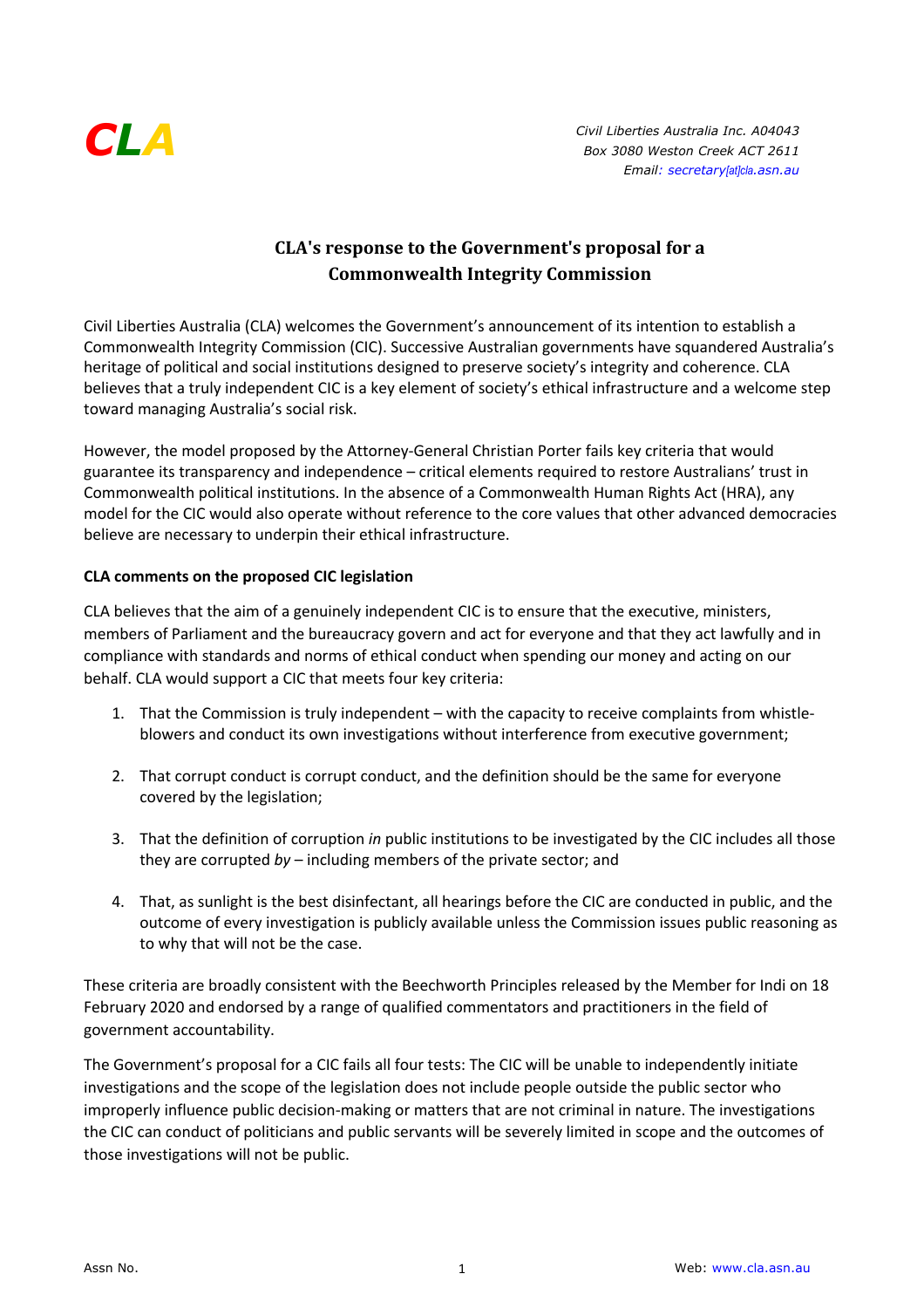It is difficult to see how an integrity commissioner can detect, investigate, report and prevent corrupt behaviour, or collect, correlate, analyse and disseminate information on patterns or trends in corrupt behaviour under this proposal.

CLA understands Attorney-General Porter's expressed concern about procedural fairness and trial by allegation arising from the NSW ICAC, and that the reputations of individuals brought before an integrity commission can be permanently stained by it. Concerns about procedural fairness do not overcome the need for transparency and they can be mitigated through mechanisms like the public interest test applied to witnesses' "rolling right" to request a private hearing proposed by the Member for Indi in her draft Australian Federal Integrity Commission Bill, together with explicit and on the record clearances of wrongdoing of witnesses by the CIC.

Restoring public confidence in our political and public institutions will not result from an entity with limited scope but substantial power operating behind closed doors.

## **The unexamined context of a CIC**

CLA expects that a wide range of commentators will make these points in considerably more detail. CLA strongly supports the introduction of a truly independent CIC as a means to help improve integrity to government decision making; however, CLA believes that any CIC would be improved by reforming the context in which it operates.

In advanced democracies other than Australia, a CIC forms part of a broader ethical infrastructure designed to consciously apply core values and principles to help resolve ethical dilemmas where equally valid virtues compete. The aim of ethical infrastructure is to preserve society's integrity and coherence, and to act as a shock absorber to cushion the effects of change. As the Ethics Centre's Executive Director Dr Simon Longstaff and others have argued, this ethical infrastructure is part of the state's defensive soft power.

Federal executive government in Australia operates at a startlingly low level of external accountability with very few formal controls in place to preserve society's integrity and coherence and the basic freedoms of its citizens. Australians therefore have to rely heavily on the informal components of ethical infrastructure like unwritten conventions and the words and deeds of leaders. We trust that our basic freedoms are adequately protected by the common law and by the good sense of executive government as checked by voters at elections and by Parliament at all other times.

The test for our trust in the effectiveness of this informal ethical infrastructure is the quality of public debate on the executive's policy and behaviour, as that is critical to testing the validity of government planning and action.

This trust has been under sustained attack from populists who argue their view is the will of the people and the only truth and anything external to it is both untrue and immoral. There are substantial short term political benefits in this attack. When populists are in power, it shifts the balance away from the courts and parliament, reducing the checks and balances a pluralist society would normally place on the executive. Without this common ground of ethical infrastructure, populists have reduced public debate to a theatre that trains the electorate to forget the purpose of the courts and parliament in balancing the power of the executive and maintaining society's integrity and coherence.

This has led to an increasing willingness to trade social benefits for benefits to individual populist constituencies and, ironically, feeds the spiral of declining faith in political institutions and leadership and the appeal of populist leaders promising to drain the swamp.

As our informal ethical infrastructure comes under increasing pressure we need to build up the formal ethical infrastructure to support it. A truly independent CIC is very welcome, but it is not a substitute for the universal framework of regulations, standards, commissions, ombudsmen, judicial systems and guidelines that we need to